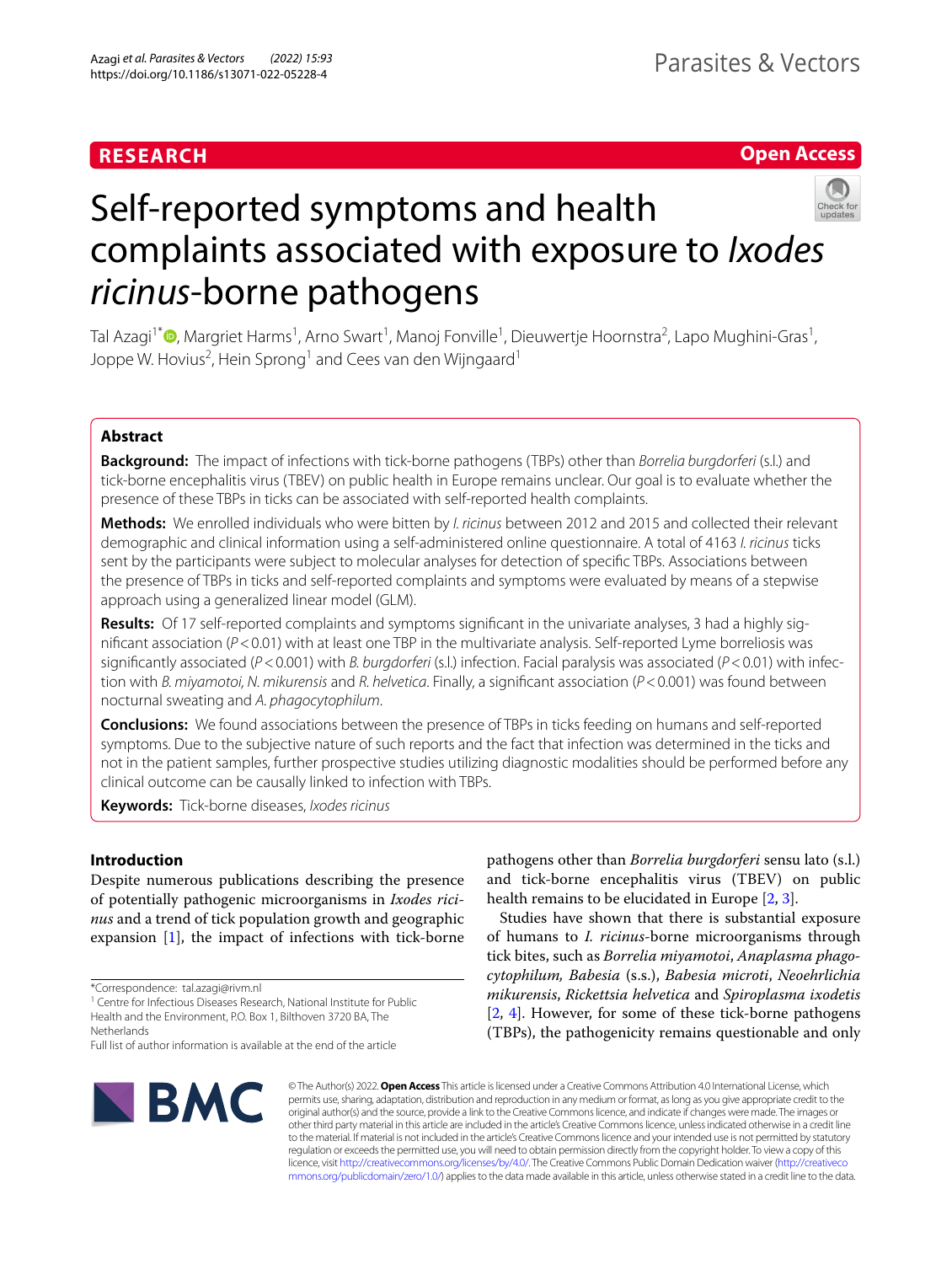few well described cases exist  $[5]$ . In The Netherlands, the risk of human infection with at least one of these TBPs from a tick bite has been estimated at roughly 2.4% based on molecular detection in blood samples collected after the tick bite  $[2, 6]$  $[2, 6]$  $[2, 6]$  $[2, 6]$  $[2, 6]$ . Nevertheless, despite an increase in reported tick bites in the general population [\[7](#page-4-6)] over the last decades, only two autochthonous anaplasmosis and two *B. miyamotoi* case reports have been published in the literature so far  $[8-11]$  $[8-11]$ . A Dutch prospective study focusing on the well-established TBP *B*. *burgdorferi* (s.l.) found that the risk for either Lyme borreliosis (LB) or seroconversion after a tick bite was 5.1%, while the risk of LB after a tick bite was 2.6% [[12\]](#page-4-9). If this would be representative for other TBPs, it could be surmised that the risk of developing clinically overt disease after a tick bite with other TBPs is even lower than 2.4%.

Underdiagnosis of tick-borne illness has been linked to the presentation of self-limiting and uncharacteristic symptoms, making them hard for medical doctors to recognize or leading individuals not to seek medical help at all [[2\]](#page-4-1). Furthermore, a lack of well-defned diagnostic criteria and the absence of standardized diagnostic tools in routine practice [[5\]](#page-4-4) mean, for the most, only certain disease cases will be thoroughly investigated using available diagnostic tests, which are only available in specialized settings [[13\]](#page-4-10).

The potential clinical burden of these TBPs could be measured by assessing self-reported health complaints after a tick bite, i.e., illness  $[14]$  $[14]$ , as opposed to looking at more defned and medically diagnosed cases, i.e., disease  $[14]$  $[14]$ . This approach may enable us to deduce whether infection with TBPs other than *B*. *burgdorferi* (s.l.) and TBEV could be associated with certain health complaints after a tick bite, which could aid in providing an estimation of the extent of underdiagnosed mild tick-borne related illness in the population.

In an attempt to provide insights into the clinical burden of these TBPs, we used a citizen science approach to enroll individuals who were bitten by *I. ricinus* and collected their relevant demographic and clinical information using a self-administered questionnaire, while the detached ticks were subjected to molecular analyses for detection of TBPs.

# **Materials and methods**

# **Study design and questionnaires**

Between the years 2012 and 2015, participants reported tick bites through the website [www.tekenradar.nl](http://www.tekenradar.nl) and sent the detached ticks to the Dutch National Institute of Public Health and the Environment (RIVM) for analysis. After 3 months from enrollment, the participants were asked to fll in a questionnaire (Additional fle [2](#page-4-12)) regarding health complaints experienced since the reported tick bite. Participants were made aware of the results only if the tick was positive for *B. burgdorferi* (s.l.) and not earlier than 9 months after the completion of the frst questionnaire.

# **Data**

# *Survey data*

For each participant, presence or absence of 33 selfreported complaints and symptoms at 3 months after the tick bite event was obtained from the completed questionnaire (Additional fle [1\)](#page-4-13). Participants who reported a second tick bite within the 3 months of the frst notifcation were excluded from the analysis. Out of 7317 initial inclusions, 4163 participants who completed the 3-month questionnaire were included in this study. Reported LB and erythema migrans (EM) were highly correlated and grouped as "LB/EM." Since for this outcome *B. burgdorferi* (s.l.) is the known causative pathogen, we used this to validate whether our analysis identifed the correct causative pathogen. "Fever" and "elevated body temperature" were highly correlated as well and grouped as "fever." For some LB/EM self-reported cases a general practitioner (GP) confrmation was obtained (with patient's consent) to confrm the diagnosis. Antibiotic use was inquired about at startup and in the questionnaires. Data on underlying health conditions were reported by the participants and translated into a scale of "frailty," which is defned as the number of comorbidities per individual (Additional file  $1$ ). At enrollment, participants were asked for demographic data such as gender and their educational level, which was classifed as low education (primary school), intermediate education (secondary school), higher education (undergraduate and graduate school) or unknown.

### *Processing of ticks and molecular detection of TBPs*

Tick species, developmental stage and gender were examined by microscope and processed as previously described [\[15\]](#page-4-14). We included only nymph and adult *I. ricinus* ticks; all larvae (*n*=140) were excluded because of their low number and lower infection rates. If a participant sent more than one tick per tick bite event, the ticks were pooled  $(n=344)$ ; samples sent by participants who reported more than one tick bite event were excluded.

After arrival at the laboratory, ticks were stored at − 20 °C in 70% ethanol. DNA was extracted as previously described [\[15](#page-4-14)]. The lysates were stored at 4  $°C$ . Samples were analyzed with diferent (multiplex or singleplex) real-time PCRs, based on various target genes for *B. burgdorferi* (s.l.), *B. miyamotoi*, *A. phagocytophilum, Babesia* (s.s.), *B. microti*, *N. mikurensis*, *Rickettsia helvetica* and *Spiroplasma ixodetis* as published before [[2](#page-4-1), [4](#page-4-3)]. Since the genes FlaB and OspA both detect the presence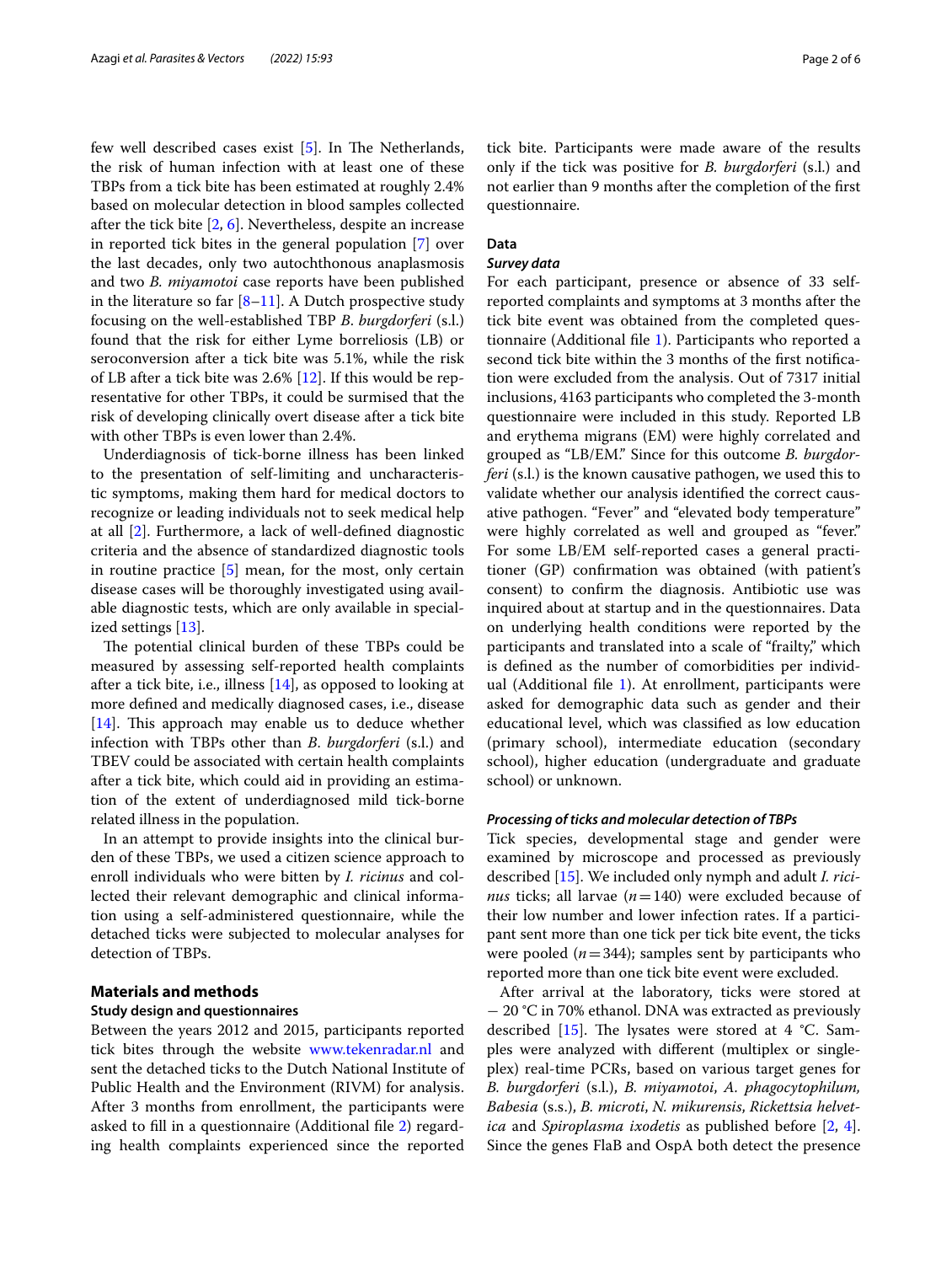of *B. burgdorferi* (s.l.), their qPCR results were grouped and regarded as one pathogen.

### **Statistical analysis**

First, a generalized linear model (GLM) with a binary outcome and a logit link function (i.e., a logistic regression) was used to assess the odds of reporting each complaint (outcome variable) as a function of each pathogen (predictor variable). The participant's sex and educational level were included as categorical covariates, while age and frailty were included as continuous covariates. Tick stage was included as categorical covariate as well; pools were analyzed according to the most advanced life stage. Antibiotic use was excluded from the analysis since the timing and reason for the treatment were unknown.

For each complaint, we then included all the aforementioned control covariates plus those pathogens associated with the outcome at a signifcance level of *P* < 0.1 at the single-variable analysis in a full GLM. Collinearity between predictor variables was checked by means of variance infation factors (VIF), ensuring a VIF<5 (Additional fle [1\)](#page-4-13). A combined backward and forward stepwise model selection procedure was then performed based on model ft (Akaike information criterion, AIC) to build a parsimonious model. Because we assessed many possible associations between complaints and pathogens, there was a relatively high chance of identifying signifcant associations by coincidence. Therefore, we only reported the associations with a *P*-value < 0.01, and the other associations were reported in the supplementary data. Associations were expressed as odds ratios (ORs).

All analyses were performed using R version 4.0.5 [\[16](#page-4-15)].

# **Results**

# **TBPs in submitted ticks**

Out of 7317 initial inclusions, a total of 4163 completed the 3-month questionnaire and sent *I. ricinus* ticks (3819 individual ticks and 344 pools), which were screened for TBPs. Of these, 1080 consisted of adults and 3083 of nymphs. In 1771 ticks no TBPs were found. As anticipated, the most prevalent TBP detected was *B. burgdorferi* (s.l.) (21.6%), closely followed by *R. helvetica* (20.9%) and *Spiroplasma* sp. (20.1%). The TBPs *N. mikurensis* (6.0%), *B. miyamotoi* (4.1%) and *A. phagocytophilum* (3.0%) were less common, while *Babesia* (s.s.) (1.6%) and *B. microti* (0.9) had the lowest prevalence (Additional file [1](#page-4-13)). Co-infections occurred in 16.7% of ticks (Additional fle [1](#page-4-13)).

# **Study population**

The mean age for all participants was 45.08 years of age  $(SD \pm 19.85)$  with a nearly even sex distribution (2081) male and 2082 female) with no signifcant diference between participants that submitted a tick with a TBP and those who submitted a tick with no detected TBP. Most participants reported having completed a higher education (64.3%), while 31.7% reported completing medium education and only a fraction (3.9%) reported completing lower education. Underlying health conditions were reported by 1789 (42.9%) participants, out of which 16.6% reported more than one comorbidity. Antibiotic use was reported by 30.8% of the participants; of these, 55.7% reported having one or more complaints while in the entire cohort 43% of participants reported having one or more complaints (Additional fle [1\)](#page-4-13).

# **Associations between TBPs and health complaints**

The univariate analyses performed for each possible TBP/complaint combination showed an association with a *P* < 0.1 between 17 (out of 33 tested) complaints and at least one of the TBPs (Additional file [1\)](#page-4-13).

Of the 17 complaints signifcant in the univariate analyses, 13 had a significant association  $(P < 0.05)$  with at least one TBP in the multivariate analysis (Additional fle [1](#page-4-13)). Of these, 11 were positively associated with having comorbidities (represented as 'frailty', Additional file [1](#page-4-13)), whereas being male was protective for six of these complaints (Additional fle [1\)](#page-4-13). *Babesia* (s.s.) was not signifcantly associated with any complaint. Below we report the associations with a  $P$ -value < 0.01. The complaint LB/EM was significantly associated  $(P = 0.001)$  with *B*. *burgdorferi* (s.l.) infection and negatively associated with being bitten by a nymph regardless of whether *B. burgdorferi* (s.l.) was detected in said nymph (Table [1\)](#page-3-0). Facial paralysis, one of the two rarest reported complaints in this study  $(n=10,$  Additional file [1\)](#page-4-13) was associated (P < 0.01) with infection with *B. miyamotoi*, *N. mikurensis* and *R. helvetica* (Table [1\)](#page-3-0). Nocturnal sweating was associated with *A. phagocytophilum* (P < 0.01) (Table [1](#page-3-0)).

### **General practitioner confrmed Lyme borreliosis**

Of the 244 self-reported LB/EM, 123 were verifed by the patients' GPs. Of these, 63 were confrmed as LB/EM and 60 were disproved (Additional fle [1\)](#page-4-13). As a sensitivity analysis for the association between developing GPconfrmed LB/EM following a tick bite by a *B. burgdorferi* (s.l.)-infected tick, the GLM was rerun using the 63 confrmed cases only, and again a signifcant association was found ( $P < 3.97 \times 10^{-8}$ ) (Additional file [1\)](#page-4-13).

# **Discussion**

Our results show signifcant associations between the presence of a TBP in ticks feeding on humans and selfreported symptoms. As expected, the subjective report of LB/EM was significantly associated  $(P<0.001)$  with *B. burgdorferi* (s.l.) infection. Being bitten by a nymph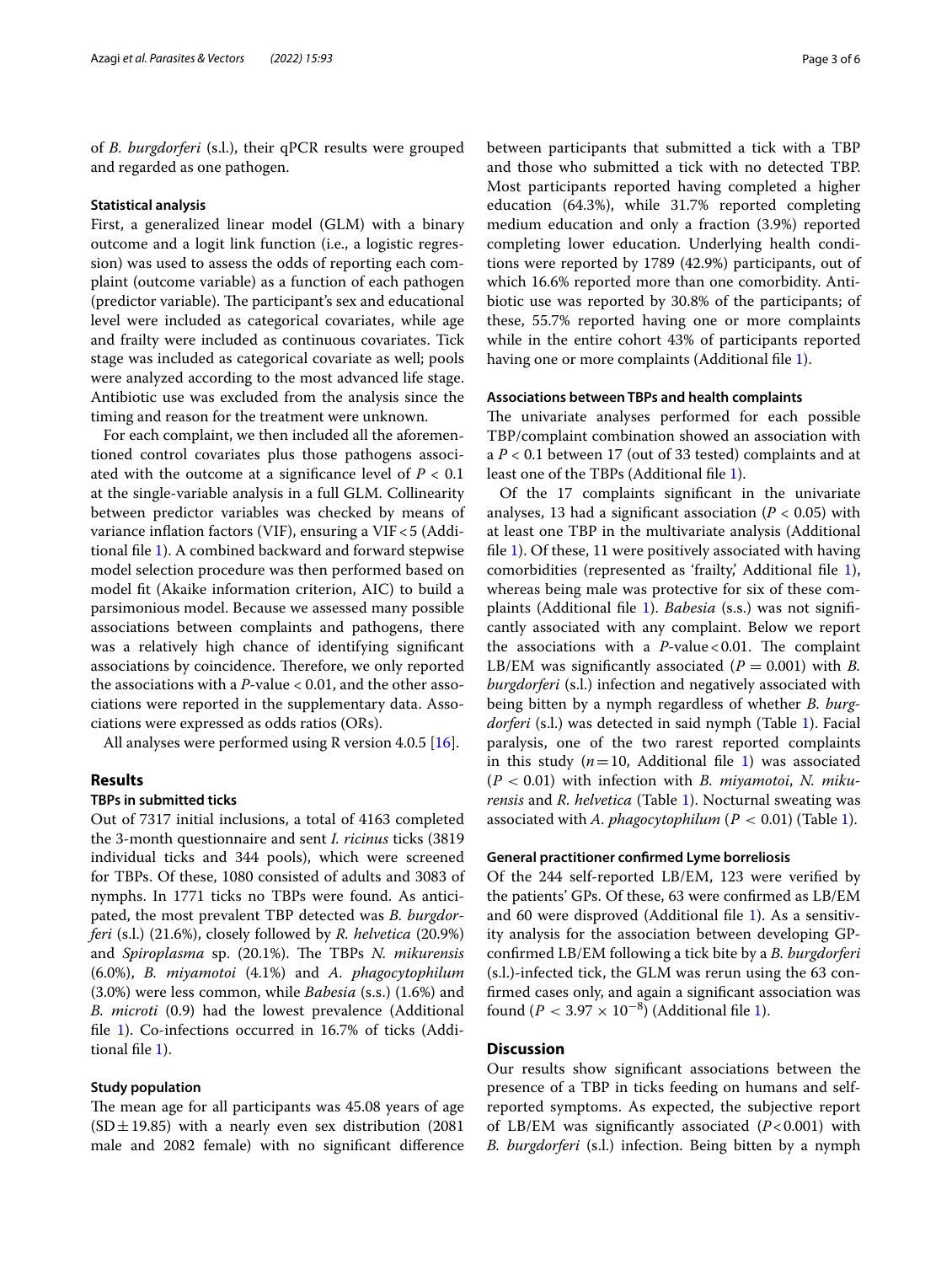<span id="page-3-0"></span>**Table 1** Significant associations between pathogens and self-reported complaints from multivariate analysis (P < 0.01)

| Complaint          | A. phagocytophilum                  | B. miyamotoi                                 | B. burgdorferi (s.l.)              | N. mikurensis                                   | R. helvetica                                | Tick life stage $=N$                      | Frailty                                        |
|--------------------|-------------------------------------|----------------------------------------------|------------------------------------|-------------------------------------------------|---------------------------------------------|-------------------------------------------|------------------------------------------------|
| LB/EM              |                                     |                                              | 1.75 [(1.32, 2.31),<br>$P = 0.001$ |                                                 |                                             | $0.61$ $[(0.46, 0.80)$ ,<br>$P = < 0.001$ |                                                |
| Facial paralysis   |                                     | $9.88$ $(1.39,$<br>$47.40$ ),<br>$P = 0.007$ |                                    | $10.67$ $[(2.14,$<br>$45.15$ ),<br>$P = 0.0021$ | $5.99$ (1.67,<br>$24.08$ ),<br>$P = 0.0071$ |                                           |                                                |
| Nocturnal sweating | 2.34 [(1.39, 3.75),<br>$P = 0.0011$ |                                              |                                    |                                                 |                                             |                                           | $1.35$ $[(1.23,$<br>$1.47$ ).<br>$P = < 0.001$ |

The association between complaints and signifcant variables is given as odds ratios with their confdence intervals

was ostensibly protective for reported LB/EM. However, this result should be interpreted with care as this result refers to the risk of reporting LB/EM when being bitten by nymphs regardless of *B. burgdorferi* (s.l.) detection. It may thus suggest that an infected nymph gives a smaller chance of reporting LB/EM than an infected adult. The detection of the well-known association between Lyme borreliosis and the presence *B. burgdorferi* (s.l.) in GP confrmed cases suggests that our approach is capable of correctly determining associations between other self-reported complaints and the TBPs detected in ticks. Indeed, a signifcant association between nocturnal sweating, which is indicative for fever, and *A. phagocytophilum* was found. Remarkably, facial paralysis was associated with infection with either *B. miyamotoi, N. mikurensis* or *R. helvetica*.

Both *B. miyamotoi* and *R. helvetica* have been found to be associated with (other) neurological disorders in previous studies, but not with facial paralysis as in this study [[8,](#page-4-7) [17](#page-5-0), [18](#page-5-1)]. Facial paralysis is a well-known clinical sign of Lyme neuroborreliosis and sometimes also TBE [[19–](#page-5-2) [23\]](#page-5-3), but has not been associated with other TBPs. As *B. miyamotoi* and *N. mikurensis* share vertebrate hosts with both TBEV and some species of *B. burgdorferi* (s.l.) [[24–](#page-5-4) [27\]](#page-5-5), one explanation for our fndings is that the ticks of these individuals were co-infected with TBEV, which was not measured in this study. Another alternative explanation is that the ticks were (co-)infected with *B. burgdorferi* (s.l.), which was not detected by our molecular assay. This could be because the bacterial load in these ticks was below the detection limit of the qPCR. In a previous prospective study, indeed some patients with EM, who were bitten by a *B. burgdorferi* (s.l.)-negative tick, were found [\[12](#page-4-9)]. While no statements on causality can be derived from these results, these fndings give incentive to consider neurological symptoms when performing future prospective studies in patients infected by TBPs other than *B. burgdorferi* (s.l.) and TBEV [[28\]](#page-5-6).

The association of nocturnal sweating with *A. phagocytophilum* infection seems plausible as this symptom was hitherto linked to human granulocytic anaplasmosis (HGA) [[29,](#page-5-7) [30](#page-5-8)]. While fever, the most commonly reported symptom in HGA [[29,](#page-5-7) [30](#page-5-8)], was not associated with tick-bites from ticks infected with *A. phagocytophilum* in our study, it might have been experienced by participants as nocturnal sweating, which in some occasions can be caused by elevation of body temperature [\[31](#page-5-9), [32](#page-5-10)]. In daily practice many patients report nocturnal sweats, but upon additional questions during a careful anamnesis, in many cases there turns out to be no need to change clothes, blankets or sheets [\[32\]](#page-5-10).

When investigating the association between complaints and TBPs, underlying chronic health conditions should be included in the analyses since they can be associated with the complaints as well. This can be because they cause the reported symptoms or sometimes (e.g., impaired immune status [\[5](#page-4-4), [8](#page-4-7)]) comorbidities might be a risk factor for infection with a TBP. Another fnding that should be noted is that > 90% of the study participants completed medium or higher education, in accordance with previous publications [[33](#page-5-11), [34\]](#page-5-12). Whether their background prompted these individuals to participate in the study or biased its results is unknown. However, for a more comprehensive analysis, future studies should make an effort to include other fractions of the population.

Several limitations of our current study should be considered when assessing its results. First, the selfreported complaints in this study were mostly not corroborated by medical practitioners and merely are a subjective assessment of each participant. Nonetheless, the correctness of the self-diagnosis is independent of the TPB found and will therefore only lower the power of the GLM, and not bias our results. Second, medical complaints caused by a tick bite are mainly expected shortly after the event [[35\]](#page-5-13). In our study, the questionnaires were completed 3 months after the tick bite and the complaint's timing within this time frame remained unknown, further complicating associating the tick bite with the experienced complaints, let alone assuming causality. Third, although of relevance to our study, the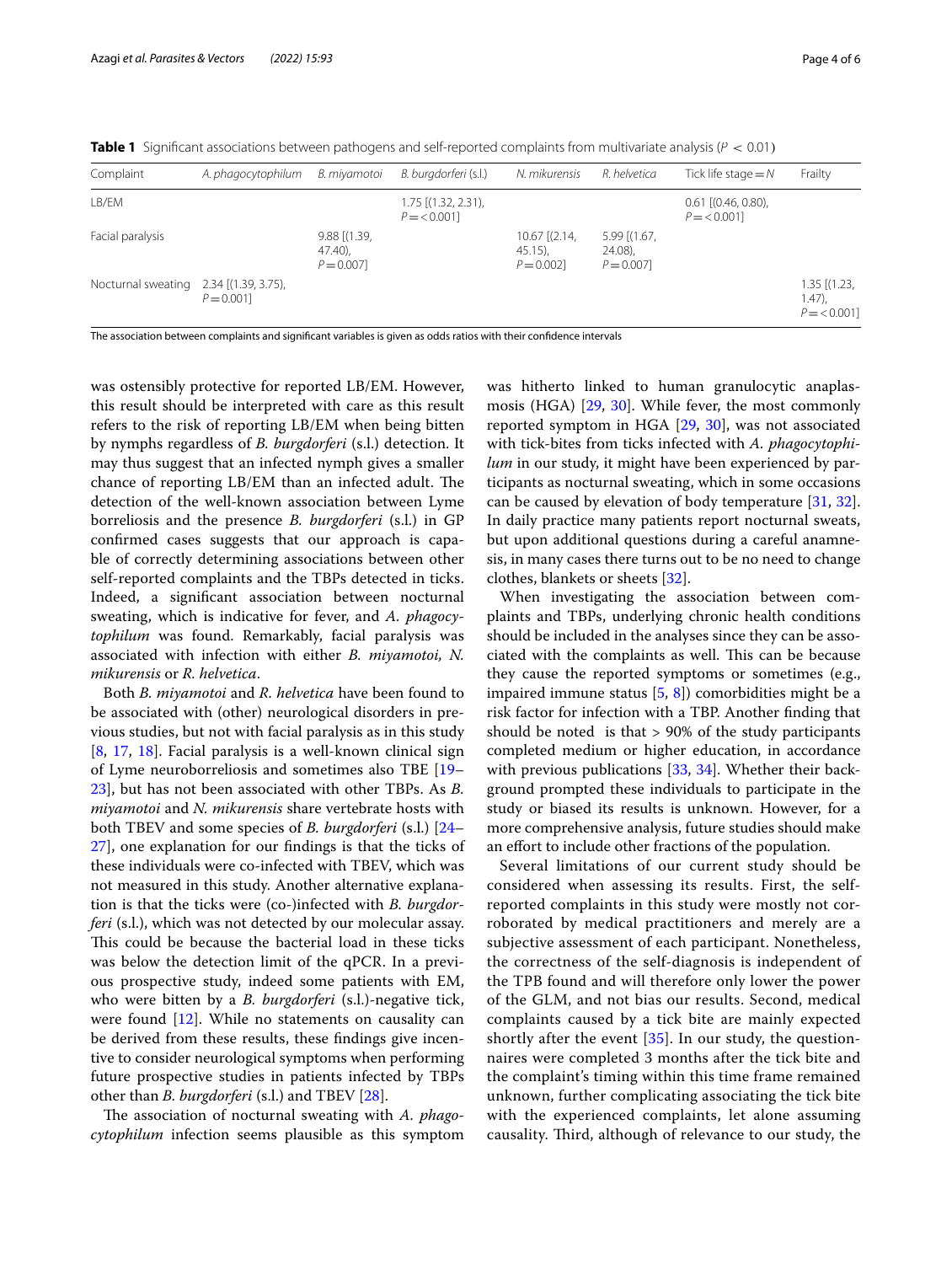use of antibiotics was not incorporated into the analysis, the reason being that the nature of the treatment (prophylactic vs. therapeutic) as well as the reason and timing were not recorded uniformly. All of the aforementioned reasons made it difficult to ascertain what kind of efect, if any, could be attributed to antibiotic use. Finally, no diagnostic assays were performed on patient-derived samples and the detection of TBPs in ticks was based on genetic fragments of the various microorganisms and not their viability or infectivity [[36](#page-5-14)].

The current study provides an analysis of a large cohort that allowed us to fnd an association between the presence of TBPs in ticks and illness as well as diagnosed Lyme borreliosis. Future prospective longitudinal studies with appropriate control groups, better defned and objectifed symptoms and signs and in which attempts are made to establish infection of the participants by means of objective clinical and laboratory fndings are warranted to verify our observations.

# **Supplementary Information**

The online version contains supplementary material available at [https://doi.](https://doi.org/10.1186/s13071-022-05228-4) [org/10.1186/s13071-022-05228-4](https://doi.org/10.1186/s13071-022-05228-4).

<span id="page-4-13"></span><span id="page-4-12"></span>**Additional fle 1.** Data and statistical analyses.

**Additional fle 2.** Original questionnaire flled by participants at the www. tekenradar.nl website.

#### **Authors' contributions**

TA: conceptualization, data curation, data analysis, molecular analysis, investigation, writing; MH: data curation, writing, data analysis, review & editing; AS: methodology, data analysis, data curation, review & editing; MF: investigation, molecular analysis; DH: conceptualization, review & editing; LMG: methodology, review & editing; JWH: conceptualization, review & editing and funding acquisition; HS: conceptualization, review & editing and funding acquisition; CW: conceptualization, data analysis, investigation, review & editing and funding acquisition. All authors read and approved the fnal manuscript.

#### **Funding**

This study is funded by The Netherlands Organization for Health Research and Development (ZonMw, project number 52200-30-07), which has a peerreviewed the grant application, and by by the Dutch Ministry of Health, Welfare, and Sports. JWH and HS are supported by the NorthTick, European Union, European Regional Development Fund, in the North Sea Region Programme. None of the funding organizations had or will have any role in the design or the data analysis and interpretation of the study.

# **Availability of data and materials**

Most of the data generated or analyzed during this study are included in this published article (and its additional information fles). Other datasets used and/or analysed during the current study are available from the corresponding author on reasonable request.

#### **Declarations**

#### **Ethics approval and consent to participate**

Digital informed consent was provided by all the participants. The Medical Ethics Review Committee UMC Utrecht declared that the Medical Research Involving Human Subjects Act did not apply to this study because of the noninvasive nature of data collection (protocol number 15-734/C).

#### **Competing interests**

The authors declare that they have no competing interests.

#### **Author details**

<sup>1</sup> Centre for Infectious Diseases Research, National Institute for Public Health and the Environment, P.O. Box 1, Bilthoven 3720 BA, The Netherlands. <sup>2</sup>Center for Experimental and Molecular Medicine, Amsterdam University Medical Centers Location, Academic Medical Center, Meibergdreef 9, 1105 AZ Amster‑ dam, The Netherlands.

# Received: 3 November 2021 Accepted: 2 March 2022

#### **References**

- <span id="page-4-0"></span>1. Lindgren E, Andersson Y, Suk JE, Sudre B, Semenza JC. Public health. Monitoring EU emerging infectious disease risk due to climate change. Science. 2012;336:418–9.
- <span id="page-4-1"></span>2. Jahfari S, Hofhuis A, Fonville M, van der Giessen J, van Pelt W, Sprong H. Molecular detection of tick-borne pathogens in humans with tick bites and erythema migrans, in the Netherlands. PLoS Negl Trop Dis. 2016;10:e0005042.
- <span id="page-4-2"></span>3. Sprong H, Azagi T, Hoornstra D, Nijhof AM, Knorr S, Baarsma ME, et al. Control of Lyme borreliosis and other Ixodes ricinus-borne diseases. Parasit Vectors. 2018;11:145.
- <span id="page-4-3"></span>4. Krawczyk AI, van Duijvendijk GLA, Swart A, Heylen D, Jaarsma RI, Jacobs FHH, et al. Effect of rodent density on tick and tick-borne pathogen populations: consequences for infectious disease risk. Parasit Vectors. 2020;13:34.
- <span id="page-4-4"></span>5. Azagi T, Hoornstra D, Kremer K, Hovius JWR, Sprong H. Evaluation of disease causality of rare Ixodes ricinus-borne infections in Europe. Pathogens. 2020;9:150.
- <span id="page-4-5"></span>6. Tijsse-Klasen E, Jacobs JJ, Swart A, Fonville M, Reimerink JH, Brandenburg AH, et al. Small risk of developing symptomatic tick-borne diseases following a tick bite in The Netherlands. Parasit Vectors. 2011;4:17.
- <span id="page-4-6"></span>7. Hofhuis A, Harms M, van den Wijngaard C, Sprong H, van Pelt W. Continuing increase of tick bites and Lyme disease between 1994 and 2009. Ticks Tick Borne Dis. 2015;6:69–74.
- <span id="page-4-7"></span>8. Hovius JW, de Wever B, Sohne M, Brouwer MC, Coumou J, Wagemakers A, et al. A case of meningoencephalitis by the relapsing fever spirochaete Borrelia miyamotoi in Europe. Lancet. 2013;382:658.
- 9. van Dobbenburgh A, van Dam AP, Fikrig E. Human granulocytic ehrlichiosis in western Europe. N Engl J Med. 1999;340:1214–6.
- 10. Hoornstra D, Koetsveld J, Sprong H, Platonov AE, Hovius JW. Borrelia miyamotoi disease in an immunocompetent patient, western Europe. Emerg Infect Dis. 2018;24:1770–2.
- <span id="page-4-8"></span>11. Verheyen J, Gouaert K, Eykens L, De Cauwer H. Koorts van onbekende oorsprong, met als oorzaak anaplasmose. Ned Tijdschr Geneeskd. 2006;150:2766–9.
- <span id="page-4-9"></span>12. Hofhuis A, Herremans T, Notermans DW, Sprong H, Fonville M, van der Giessen JW, et al. A prospective study among patients presenting at the general practitioner with a tick bite or erythema migrans in The Netherlands. PLoS ONE. 2013;8:e64361.
- <span id="page-4-10"></span>13. Needs C. Critical Needs and Gaps in Understanding Prevention, Amelioration, and Resolution of Lyme and Other Tick-Borne Diseases: The Short-Term and Long-Term Outcomes: Workshop Report. Washington (DC): National Academies Press (US): Institute of Medicine (US) Committee on Lyme Disease and Other Tick-Borne Diseases: The State of the Science.; 2011.
- <span id="page-4-11"></span>14. Jennings D. The confusion between disease and illness in clinical medicine. CMAJ. 1986;135:865–70.
- <span id="page-4-14"></span>15. Harms MG, Hofhuis A, Sprong H, Bennema SC, Ferreira JA, Fonville M, et al. A single dose of doxycycline after an ixodes ricinus tick bite to pre‑ vent Lyme borreliosis: an open-label randomized controlled trial. J Infect. 2021;82:98–104.
- <span id="page-4-15"></span>16. Team RC. R: A language and environment for statistical computing. R Foundation for Statistical Computing, Vienna, Austria. version 4.0. 5. 2020.